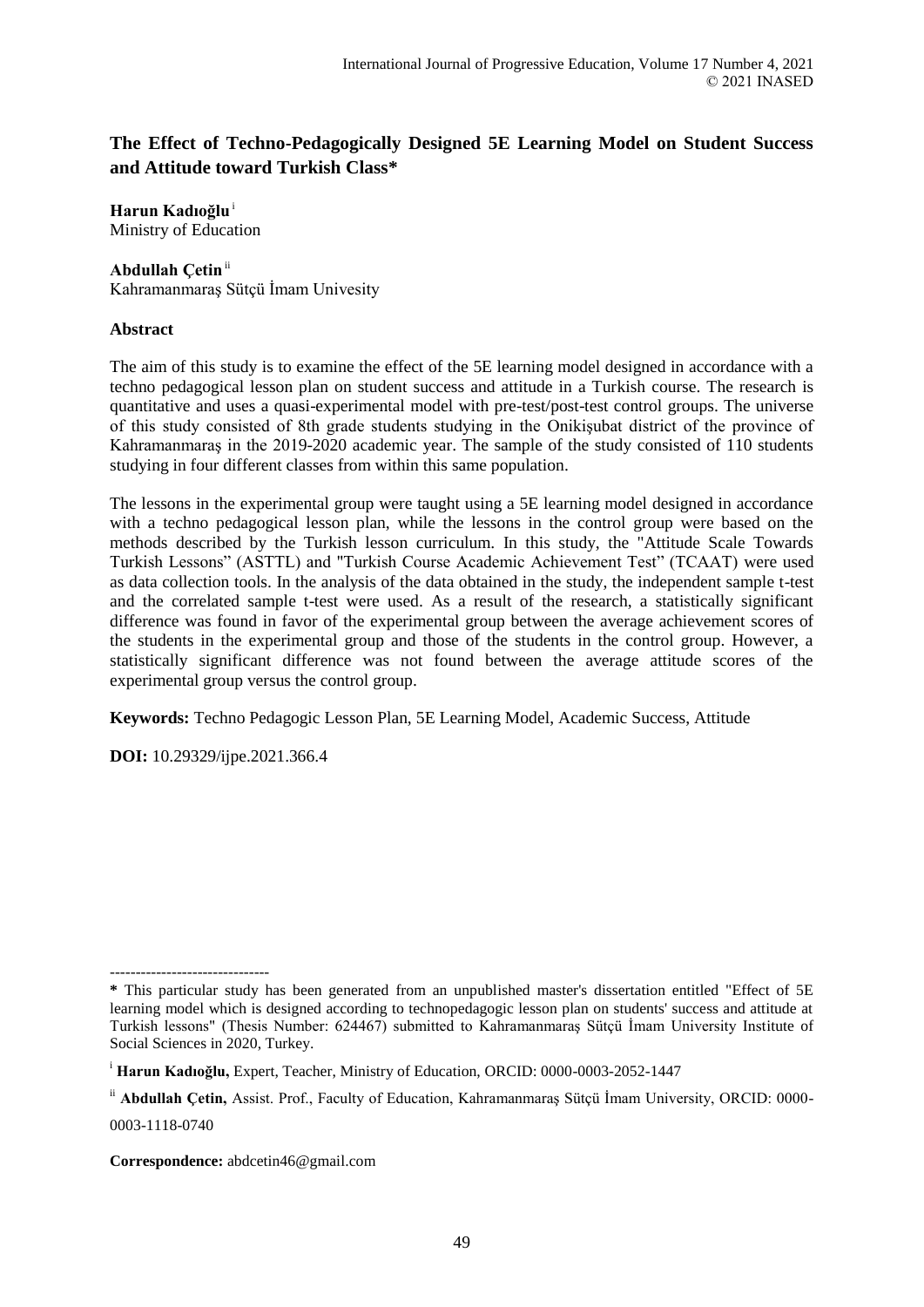#### **INTRODUCTION**

Today, developments in science and technology have deeply affected the field of education and have caused a multifaceted change and transformation that is known as the digital revolution in education (Parlak, 2017). Interactive technological tools have been used in education and training from the Web 1.0 period (also known as the monoweb) up to Web 5.0.

With the use of technology in education, a new learning culture in which digital learning objects come to the fore has been formed (Yaman, Demirtaş, & İleri Aydemir, 2013). In this context, information and communication technologies (ICT) have also been integrated into the educational environment in Turkey (Ersoy, Kabakçı Yurdakul & Ceyhan, 2016). As a result, technology has started to be used in education by integrating it with learning processes, content, and pedagogy rather than being used solely as a material, and this has brought forth the concept of "techno pedagogical education" (Argon, İsmetoğlu, & Yılmaz, 2015). Techno pedagogical education is defined as the implementation of all stages of the teaching process from planning and execution to the evaluation of teaching through the use of technological pedagogical content knowledge with the intention of increasing the effectiveness of teaching practices (Kabakçı Yurdakul & Odabaşı, 2013: 55). The complex roles and interactions of content, pedagogy, and technology, which are the three main components of learning environments today, need to be determined (Mishra & Koehler, 2006). Components of techno pedagogical education as they are understood today are presented in Figure 1.



#### **Figure 1: Technological, Pedagogical, and Content Knowledge (TPACK) Model Source(s): www.tpack.org, 2020**

In 2006, a radical change was made in the Turkish education system, shifting from teachercentered to student-centered education and from a traditional approach to one that is more constructivist (MoNE, 2006). In the 2006 Primary Education Turkish Lesson Curriculum, for the first time, skills such as correct and effective use of Turkish, critical thinking, creative thinking, communication, problem solving, research, decision-making skills, as well as the ability to use information technologies were included among the basic skills. In addition, the general competencies of the Turkish education system were included in the syllabus, and it was emphasized that the digital competence would also be a requirement for Turkish lessons. The same approach was followed in the Turkish Language Teaching Program, which was put into practice in 2019 by the Ministry of National Education (MoNE). It was stated that digital competence, including the use of Information and Communication Technologies (ICT) with a critical approach, is indispensable for business, daily life,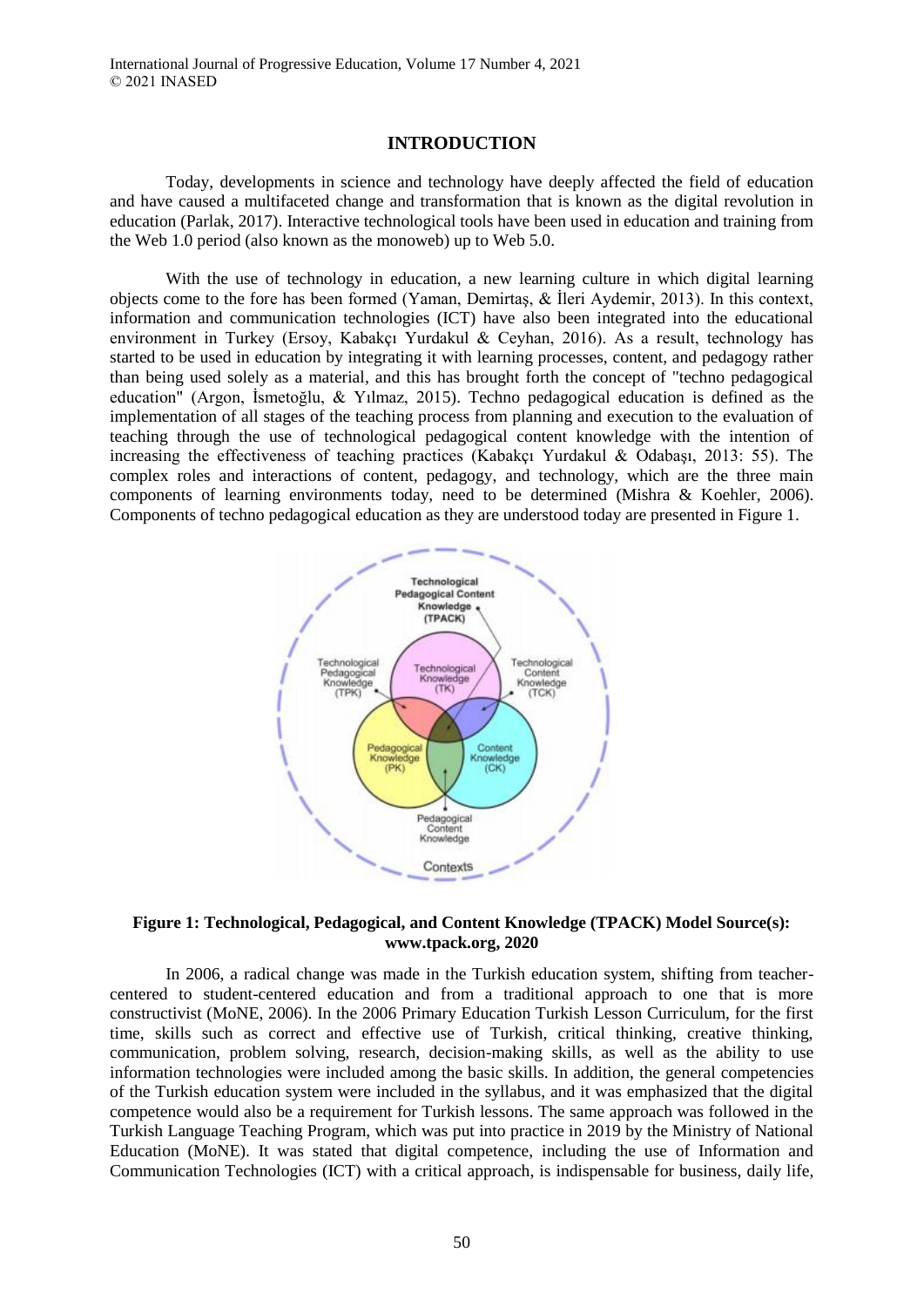and communication (MoNE, 2019). Under the learning-teaching approach of the program, it was emphasized that the use of ICTs in learning environments would support student learning by enriching the teaching strategies of the teachers. For this reason, it was recommended to use ICTs in all learning processes. In the program, students are encouraged to collect and organize data in the digital environment and to present their results in the classroom environment. In addition, the MoNE states that teachers should include digital materials in the learning and teaching process with the expression "Visual communication tools should be included in the course and applications; slide, computer, television, interactive board, internet, EBA contents etc. should be used effectively" (MoNE, 2019a).

Thanks to the possibilities offered by technology, classical course tools such as books, notebooks, and chalkboards have become insufficient in the learning and teaching process, and new technologies have now become a necessity in the educational environment (Aslan & Kuşçu, 2018). Thanks to features such as distribution, presentation, storage, ability to access information, and the ability to analyze and evaluate information, digital materials have come to the fore in the learning and teaching process (Mercan, Filiz, Göçer, & Özsoy, 2009). In this context, the Turkish project known as the Movement to Increase Opportunities and Technology (FATİH) aimed to provide educational technology materials to schools and brought a new dimension to the long term digital transformation in education (Benzer, 2019). The General Directorate of Innovation and Technologies of the Ministry of National Education designed the Education Information Network (EBA) as an education platform with e-content in order to use information, technology equipment, and digital education materials in schools within the scope of the FATİH project and made it available to education stakeholders (Argon et al., 2015). When all these developments are taken into consideration, it can be concluded that there are important studies on the use of technology and digital content design in the Turkish education system.

The methods and educational materials chosen in the learning-teaching processes inspire a desire to learn within the learner, and the use of technology in education creates a variety in methods and materials (Güven & Karataş, 2005). In this context, teachers use the 5E learning model envisaged by the constructivist education model by integrating technology with students, enabling students to contribute to their development as individuals who can recognize problems and find different solutions to them, think analytically, recognize and use technology actively, and research (Gül, 2011). In addition, educational technologies employed in educational processes along with contemporary methods can reduce personal differences in learning (Kırkkılıç & Şahin, 2007), and enable digital learning culture to be settled (Yaman et al, 2013).

It is necessary to design learning processes using technology in educational environments, to make electronic evaluations, to develop e-materials by using educational software and web resources effectively, and to put them into practice in line with a techno pedagogical lesson plan (MoNE, 2018). However, the practice in Turkey is different as Turkish grammar is taught using a behavioral approach which includes linguistic rules and the teaching of each subject with limited examples within a frame, all of which make Turkish lessons monotonous for learners (Güneş, 2013). This is reflected as failures in Turkish courses in Turkey due to the negative experiences. The most important indicators of this are the low Turkish course scores of students in central exams. According to the preliminary results report of OECD PISA (International Student Assessment Project) in 2018, student reading skill is calculated as 466.37 in Turkey (MoNE, 2019b), while the average score for OECD countries in this skill is 487.. Turkey ranks 40th in the field of reading skills among 79 countries who participated in PISA 2018, it ranks 31 among the 37 OECD countries.

As is clear from the report, Turkey is situated in the last five among OECD countries in the area of reading skill indicating that is it statistically below the OECD average (ERG, 2020). Since the way to be successful in education is through effective Turkish education (Yılmaz, 2015), Turkish is taught as a compulsory course at every stage of education from primary school to university (Erçapan, 2018). Considering that Turkish takes place at all levels of education, that success in Turkish also affects academic success in other lessons (Yılmaz, 2015), and that student success in Turkish is low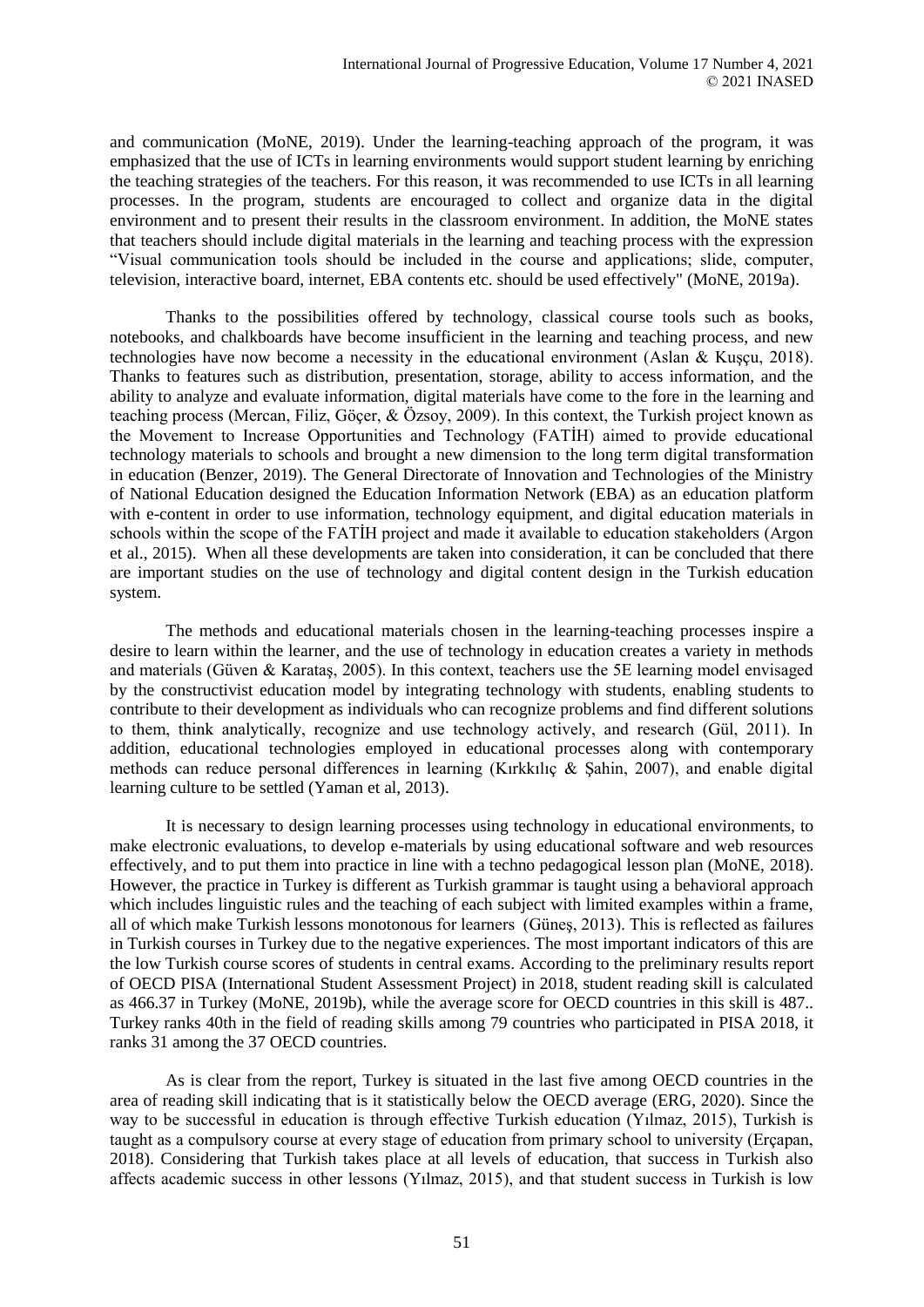(ERG, 2020; MoNE, 2019c), research is needed related to how students can develop a positive attitude towards the lesson. In addition, according to the learning-teaching approach of the Turkish Lesson Curriculum put into practice in 2019, using ICTs as much as possible in the learning process, as well as using slides, computers, televisions, interactive whiteboards, the internet, and EBA effectively in the course and applications was recommended (MoNE, 2019a). However, information on how to organize lessons or activities related to this situation remain limited. Considering all these situations, this study specifically aims to discover whether there is a statistically significant difference between the mean scores of the Turkish Course Academic Achievement Test (TCAAT) and the Attitude Scale Towards Turkish Lessons (ASTTL) of 8<sup>th</sup> grade students studying the subject of "Elements of the Sentence" in Turkish lessons using either the method described by the Turkish curriculum or the 5E learning model designed in accordance with a techno pedagogical lesson plan.

# **METHOD**

### **Research Design**

The research is quantitative in nature and uses a quasi-experimental model with pre-test/posttest control groups. The quasi-experimental model is used especially in social science research when the controls required by real trial models cannot be achieved (Karasar, 2012). In the experimental research, the researcher applies comparable procedures and then examines their effects (Büyüköztürk, Kılıç Çakmak, Akgün, Karadeniz, & Demirel, 2018).

#### **Universe and sample**

The universe of the study consisted of 8th grade students studying in the Onikişubat district of the Kahramanmaraş province in the 2019-2020 academic year. The sample of the study consisted of 110 students studying in four different classes from within the same population. The lessons in the experimental group were taught with a 5E learning model designed in accordance with a techno pedagogical lesson plan, while the lessons in the control group were based on the methods described by the Turkish lesson curriculum.

### **The Role of the Researcher**

The researcher attended the following courses organized by the Ministry of National Education: FATİH Project Interactive Classroom Management Course, FATİH Project Lesson Flow Design Course, FATİH Project Conscious and Safe Use of IT and the Internet Course, FATİH Project Technology Supported Literature Turkish Instructor Training Course, and FATİH Project EBA V Class Courses. The researcher is an expert in preparing techno pedagogical lesson plan activities. The researcher has 17 years of professional experience and works as a teacher for the MoNE. The researcher also has experience in teaching using methods defined by the Turkish course curriculum, as in the control group lessons.

### **Research Process**

The lessons in the experimental group of this research were taught within the scope of a 5E learning model designed in accordance with a techno pedagogical lesson plan on "Elements of the Sentence". In the control group, a Turkish lesson on the same subject was taught using the method described by the Turkish national curriculum. Before teaching the lesson, the TCAAT and ASTTL were administered to students in both the experimental and control groups as a pre-test to determine the effectiveness of the lesson application. The lesson for each group was carried out in the following order:

**Defining the Aim:** Objectives related to the subject to be learned and student achievements taken from the Turkish education program were clearly conveyed to the students.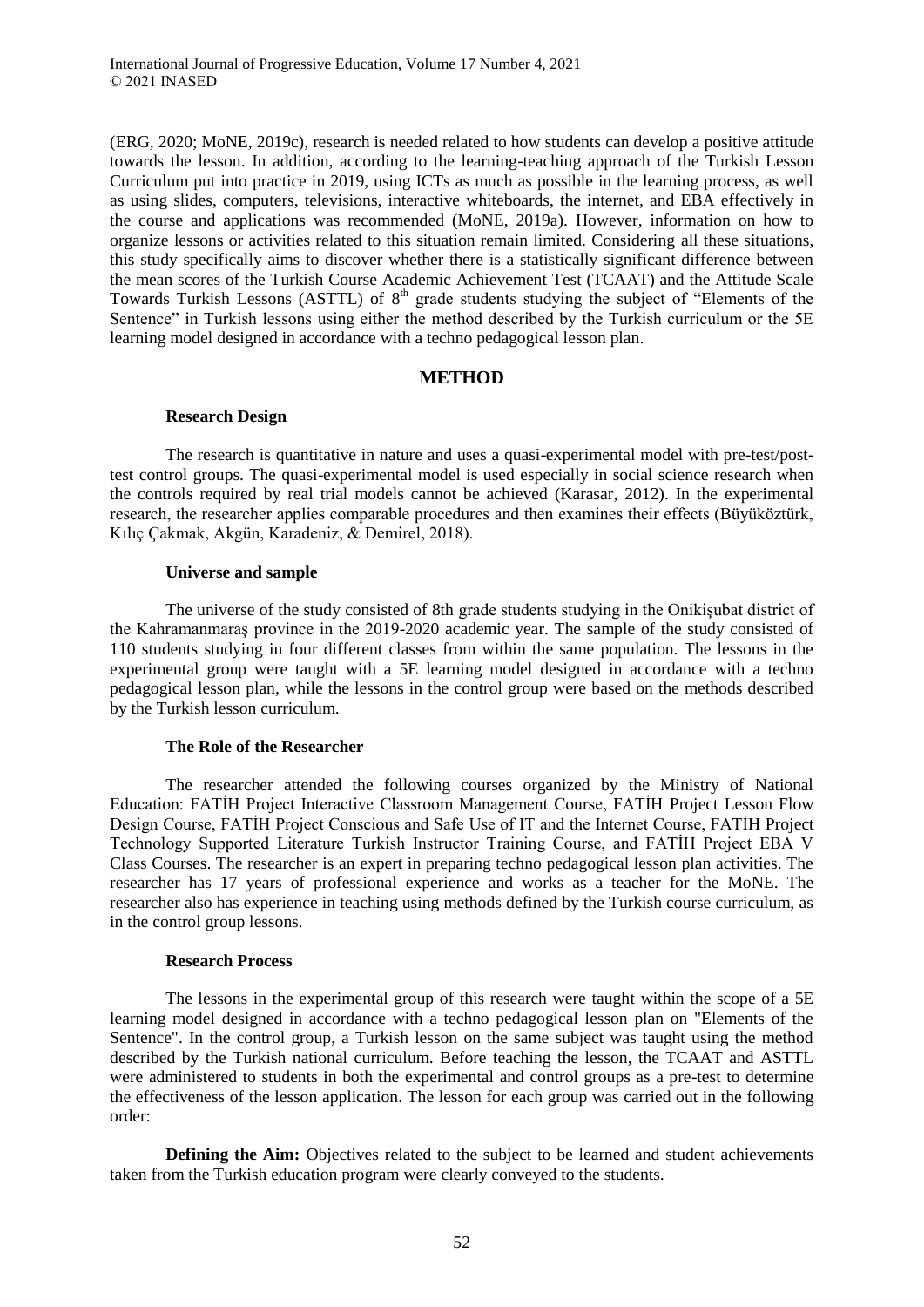**Preparation of Teaching Tools and Materials:** The researcher prepared a lesson plan in accordance with the 5E learning model, designed in accordance with the techno pedagogical lesson plan to be used in the experimental group, taking into consideration the outcomes of "Elements of the Sentence" and the plan format shown by the Ministry of National Education YEĞİTEK Education Services Coordination. In the control group, a plan was prepared according to the program defined by the Turkish Course Teaching Program. At the same time, the teaching materials to be used in the lessons were created in accordance with the lesson plan.

**Application:** The activities to be carried out and the materials to be used within the scope of the 5E learning model were introduced to the students in the experimental group at the beginning of the course. Students who did not have an EBA password were provided with one through the MoNE Education Information Network (EBA) system. A wall related to the elements of the sentence was created using the Padlet application. The contents developed by the researcher using various WEB 2.0 tools were put into practice within the scope of the lesson plan. Interactive boards, EBA, and other educational digital learning platforms (private and official) were actively used in the process. Educational material in digital format was sent via EBA for the students to review the lesson subject at home.

The implementation of the 5E learning model designed in accordance with the techno pedagogical lesson plan was carried out as follows, based on the interactive classroom management education lesson preparation instruction developed by MoNE YEĞİTEK:





**Evaluation:** At the conclusion of all activities, an evaluation of the course was carried out using technological tools.

In the control group, the lessons were taught without any intervention to the students. Purpose, content, learning-teaching process, and evaluation were carried out using the method defined by the Turkish course curriculum.

The application was carried out in both groups on the 8th grade Turkish lesson "Elements of the Sentence" over 7 weeks and 8 lesson hours. The TCAAT and ASTTL were re-administered as a post-test to students in both groups to determine the effectiveness of the application immediately after the application was completed.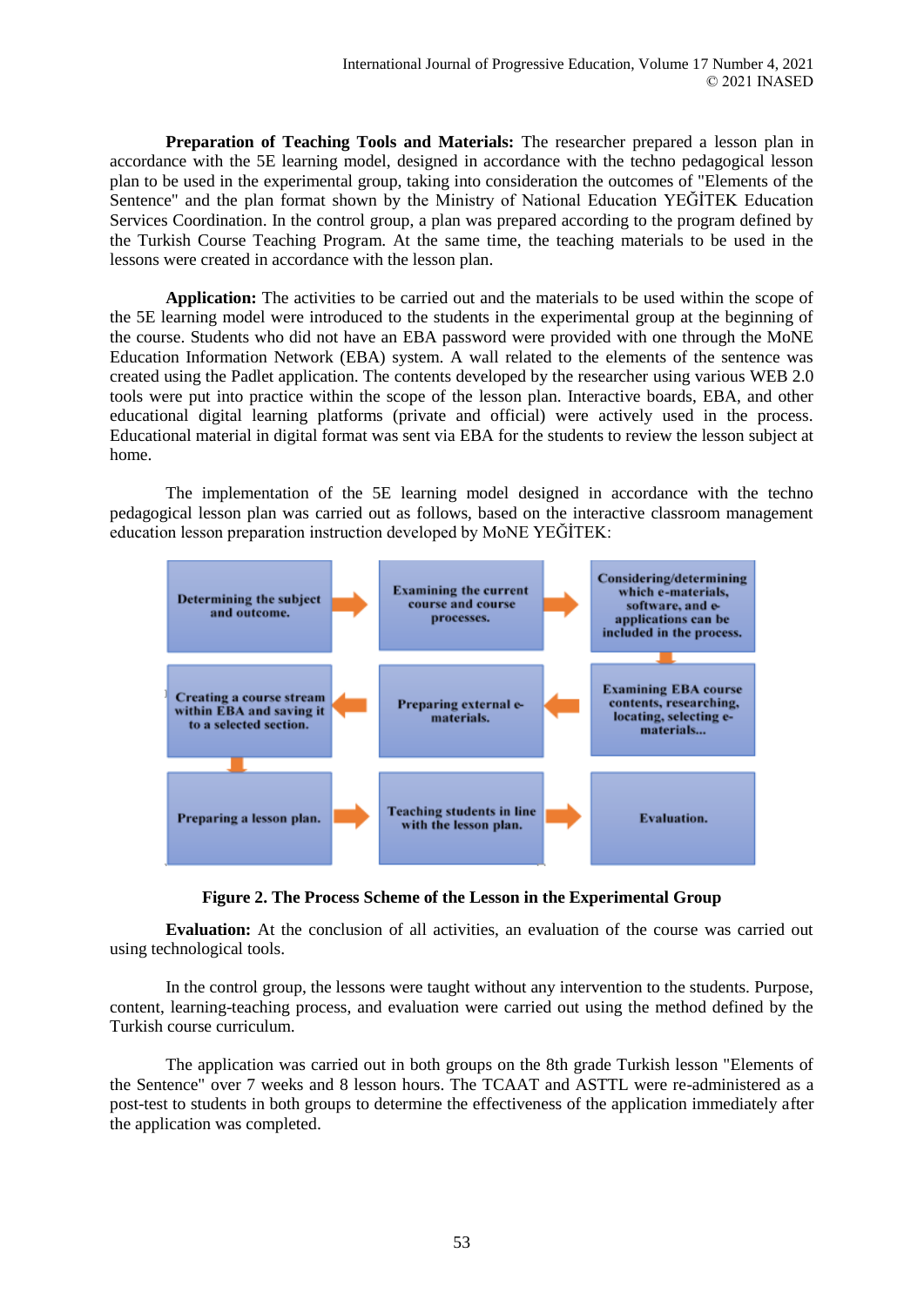#### **Data Collection Tools**

The "Turkish Course Academic Achievement Test" (TCAAT) and the "Attitude Scale Towards Turkish Lessons" (ASTTL) were used as data collection tools in the study.

#### **Turkish Course Academic Achievement Test**

The TCAAT consists of 20 multiple choice questions and was developed by the researcher. TCAAT student outcomes were prepared considering the MoNE 2019 8<sup>th</sup> grade Turkish Course Curriculum. To prepare this test, questions were used from the Outcome Comprehension Tests on the subject ("Elements of the Sentence") as prepared by the MoNE General Directorate of Measurement, Assessment, and Exam Services between 2013 and 2017 to be used by  $8<sup>th</sup>$  graders in Support and Training Courses. The purpose for choosing questions from these Outcome Comprehension Test was that they include standardized questions and are used throughout the country. The Outcome Comprehension Tests were copied and given to two field experts working at the same school as the researcher and who had taught the  $8<sup>th</sup>$  grade in the previous academic year. The experts were asked to choose 25 questions from among 61 questions. The researcher, who is also a field expert, also chose 25 questions and a draft of the 20-question Achievement Test was created together with the two field experts.

In order to ensure the content and appearance validity of the test, the Achievement Test draft was presented to the experts again and the test was finalized in line with the expert opinion. According to Büyüköztürk (2018: 180-181), content validity indicates the adequacy of the test items of a test in evaluating the behavior to be measured, while appearance validity refers to the validity of factors such as the name, questions, and order of the test, and both validity types can be evaluated with expert opinion.

In order to calculate the reliability of the Turkish Course Academic Achievement Test, the internal consistency methods KR-20, KR-21 and Cronbach Alpha methods were utilized. Due to the fact that the subject whose outcomes to be measured had not been covered in the school in previous years, the 8<sup>th</sup> grade students who were educated at the school in the previous academic year went to different higher education institutions as graduates, and these schools contain heterogeneous groups, the curriculum of the control and experimental group classes and the other existing classes work on the same timetable, the decision was made to calculate the reliability of the test using the Cronbach Alpha coefficient instead of KR-20 and KR-21.

According to Bademci (2011), the general acceptance of the Cronbach Alpha coefficient for use in weighted measured items only is incorrect, as it can be used for the reliability of measurements for items with bivalent (0-1) values. In this case, the reliability results of the measurements obtained from a two-value measured test will give results identical to the KR-20. Özmen (2014: 70-72) determined the reliability of the multiple-choice test with a Cronbach Alpha value of 0.83 and stated that the test was reliable. In the literature, there are studies in which the Cronbach Alpha internal consistency coefficient is used in the calculation of reliability in experimentally designed studies conducted (Gürbüz & Engin, 2014). The Cronbach Alpha reliability coefficient of the Turkish Course Academic Achievement Test developed by the researcher was calculated and determined as 0.72. According to Yılmaz and Sünbül (2009), the Cronbach Alpha has a coefficient value between 0 and 1 and the closer this number is to 1, the higher the reliability of the scale. Büyüköztürk (2018: 183) also stated that a reliability coefficient of 0.70 and above is generally sufficient for reliability.

#### **Attitude Scale Towards Turkish Lessons**

In this study, the validity and reliability of the "Attitude Scale Towards Turkish Lessons" (ASTTL) developed by Topçuoğlu Ünal and Kaya (2014) was used. In the internal consistency study conducted by the researchers who developed the scale, the Cronbach Alpha Internal Consistency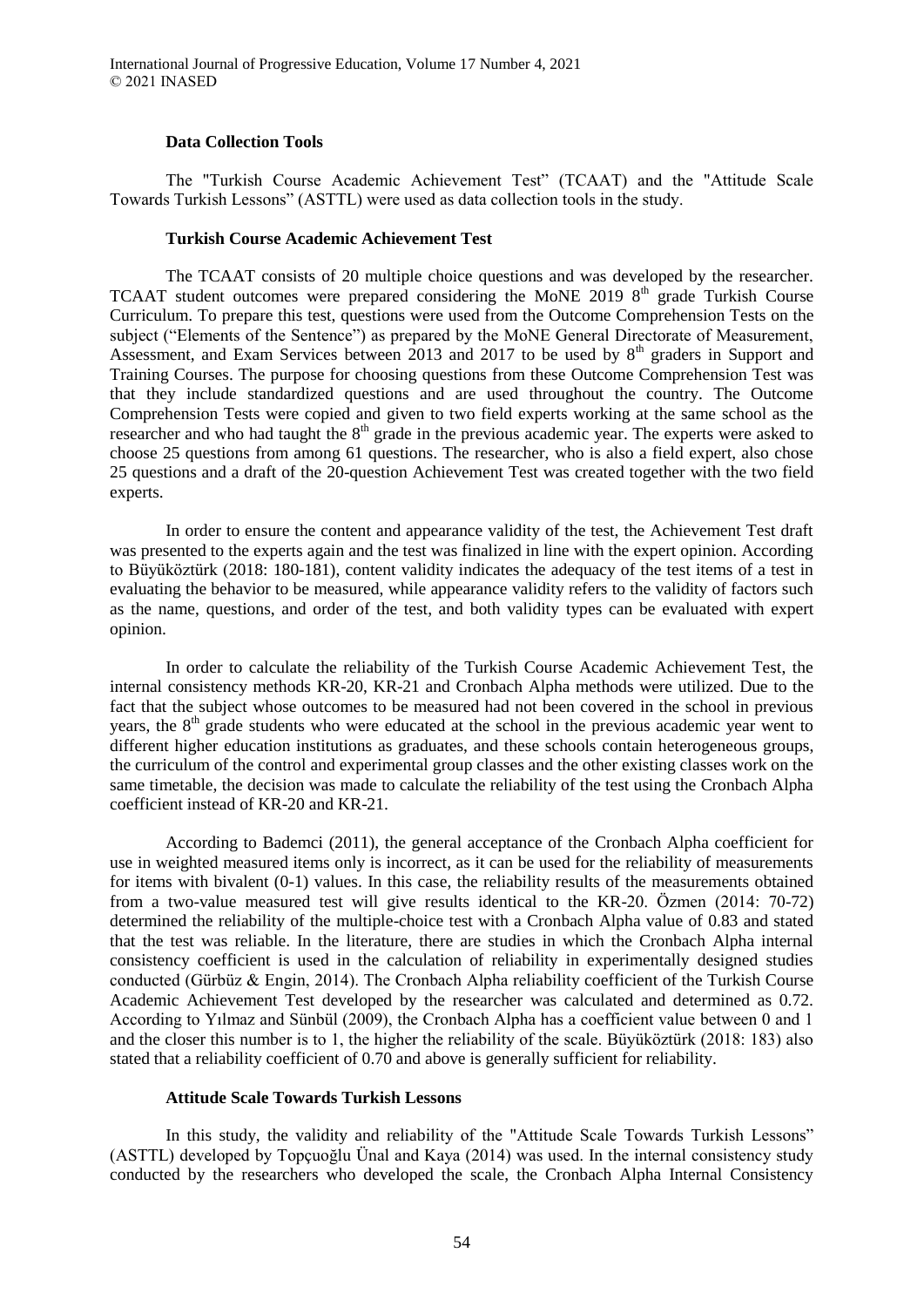coefficient was found to be 0.915. In this case, it is possible to say that the items that make up the scale are consistent with each other and reflect the attitude they want to measure (Topçuoğlu Ünal  $\&$ Kaya, 2014). In the reliability study conducted in this research, the Cronbach Alpha internal reliability coefficient of the scale was calculated as 0.888. The scale consists of a total of 27 items, 19 of which are positive and 8 negative. The scale items were rated using a 5-point Likert as strongly disagree (1), disagree (2), undecided (3), agree (4), completely agree (5). All items  $(6, 13, 18, 25, 30, 35, 38, 40)$  in the negative attitudes towards the lesson dimension of the Turkish course attitude scale were analyzed by reverse coding because they contain negative judgments.

#### **Data Analysis**

The TCAAT and ASTTL were administered as pre-test and post-test to a total of 110 students, including the experimental and control groups. The data obtained were analyzed using the SPSS 22 package program. The mean, standard deviation, and frequency values of the groups were analyzed using descriptive statistics. In order to check whether there was a statistically significant difference between the pre-test and post-test scores of the experimental and control groups, an independent sample t-test was conducted. The normality of the groups required for the t test was tested and it was found to be normal.

#### **Ethics Committee Permission**

Data collection tools were presented to the Kahramanmaraş Sütçü İmam University Ethics Committee and it was decided that the study was in accordance with research and publication ethics (Rectorate of Kahramanmaraş Sütçü İmam University Social and Humanities Ethics Committee, E50052, December 12, 2019).

#### **FINDINGS**

In this section, the findings obtained from the research are given in order according to the aims of the research.

### **Findings Regarding the TCAAT Levels of 8th Grade Students According to the Method Variable Used**

Pre-TCAAT was applied to both groups before starting the application in order to check the equality of prior knowledge in both groups of students related to "Elements of the Sentence". Before analysis, the data were tested to ensure they were suitable for parametric tests. Independent groups ttest results for the analysis of the scores the students achieved on the Pre-TCAAT are given in Table 1.

### **Table 1. Independent Groups t-Test Results Related to Pre-TCAAT Scores of Students in Experimental and Control Groups**

| Groups                | Independent variable/<br>Method                                     | Dependent variable<br>/Test | N  | $\boldsymbol{X}$ | Ss   | Sd  |         |       |
|-----------------------|---------------------------------------------------------------------|-----------------------------|----|------------------|------|-----|---------|-------|
| Experimental<br>group | 5E Learning Model Suitable<br>for Techno Pedagogical<br>Lesson Plan | Pre-TCAAT                   | 56 | 5.01             | 1.93 | 108 | $-1.23$ | 0.219 |
| Control<br>Group      | The Method Defined by the<br>Turkish Course Curriculum              | Pre-TCAAT                   |    | 4.57             | 1.19 |     |         |       |

As indicated by Table 1, the average of the Pre-TCAAT scores of the students in the experimental group is 5.01 and standard deviation is 1.93, while the average of the Pre-TCAAT scores of the students in the control group is 4.57 and standard deviation is 1.19l however, no significant difference was found between the achievement levels of the students (t (108) = -1.23, p > .05). Since there is no significant difference, it can be said that the preliminary knowledge of both groups about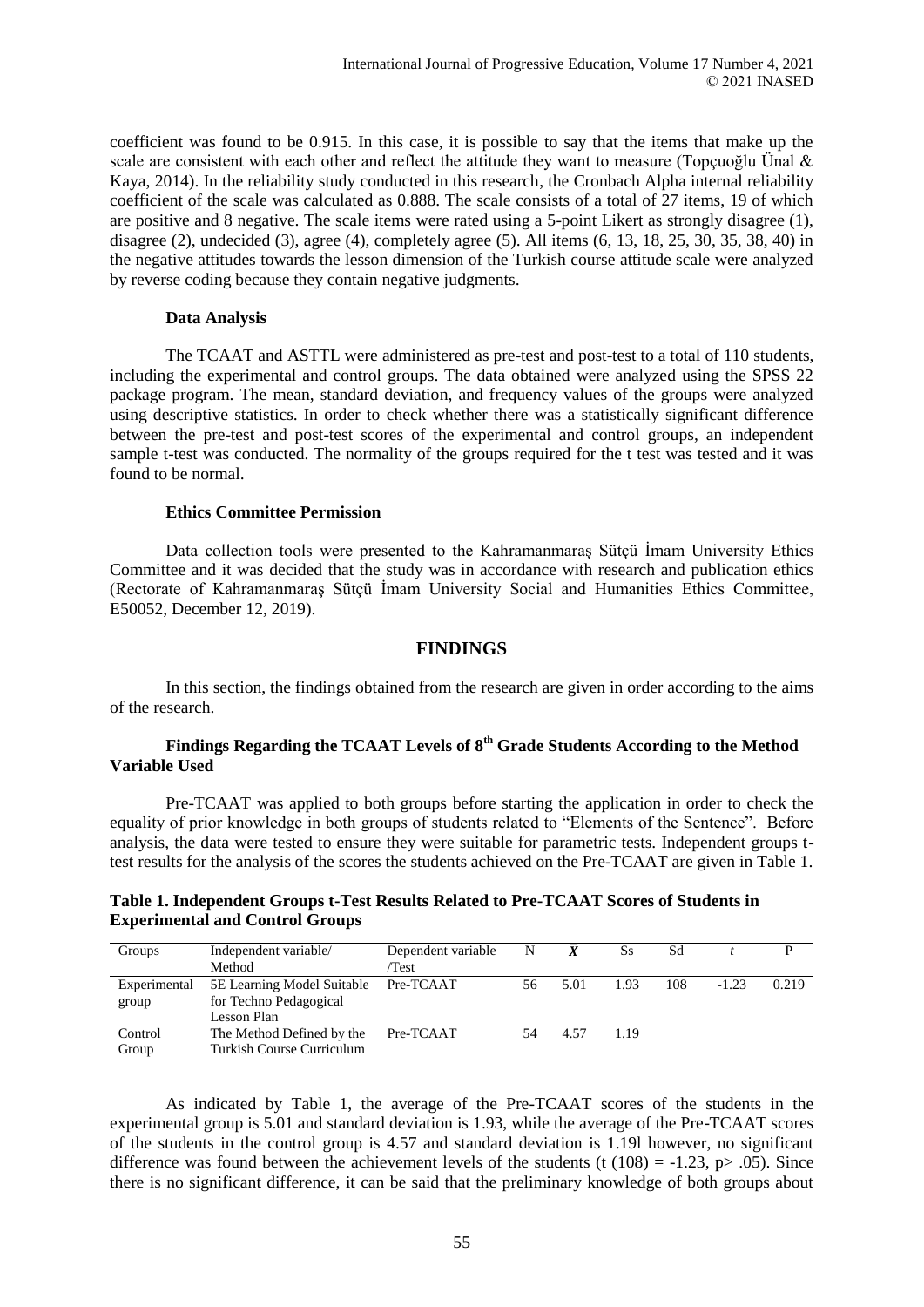the subject matter is similar. To see the effect of the independent variable, it is sufficient to look at the post-tests performed after the application of both groups.

# **Table 2. Independent Samples t-Test Results Related to the Post-TCAAT Scores of Students in the Experimental and Control Groups**

| Groups       | Independent Variable/Method       | Dependent<br>Variable /Test | N  | $\bar{\mathbf{x}}$ | Ss   | Sd  |         |       |
|--------------|-----------------------------------|-----------------------------|----|--------------------|------|-----|---------|-------|
| Experimental | 5E Learning Model Suitable for    | Post-TCAAT                  | 56 | 9.25               | 4.19 | 108 | $-4.62$ | 0.000 |
| Group        | Techno Pedagogical Lesson Plan    |                             |    |                    |      |     |         |       |
| Control      | The Method Defined by the Turkish | Post-TCAAT                  | 54 | 6.17               | 2.65 |     |         |       |
| Group        | Course Curriculum                 |                             |    |                    |      |     |         |       |

As shown in Table 2, the average of the Post-TCAAT scores of the students in the experimental group is 9.25, while the average of the Post-TCAAT scores of the students in the control group is 6.17, with a standard deviation is 2.65.

In this case, the independent groups t-test indicated a significant difference between the achievement levels of the students. This difference is in favor of the experimental group in which the 5E learning model designed in accordance with the techno pedagogical lesson plan was applied (t  $(108) = -4.62$ , p <.05). It can be concluded that the 5E learning model was more effective than the methods defined by the Turkish course curriculum in increasing the success of the course.

### **Table 3. The Related Samples of t-Test Results of the Mean of Pre-TCAAT and Post-TCAAT Scores of the Students in the Control Group**

| Group   | Method                              | Test       |      |      |         |       |
|---------|-------------------------------------|------------|------|------|---------|-------|
| Control | The Method Defined by the Pre-TCAAT |            |      | .81  | $-3.63$ | 0.000 |
| Group   | Turkish Course Curriculum           | Post-TCAAT | 6.16 | 2.65 |         |       |

Table 3 illustrates that the pre-TCAAT average of the students in the control group is 4.57 with a standard deviation of 1.81, while the post-TCAAT average score is 6.16 with a standard deviation of 2.65. As a result of the related sample t-test, there is a statistically significant difference between the mean scores of the students' pre-test and post-test with  $p = 0.00$ . This difference is in favor of post-tests (t (107): -3.63, p < 0.05). The Turkish course academic achievement of the students in the control group significantly changed after the method prescribed by the Turkish Course Curriculum was applied.

**Table 4. The Related Samples of t-Test Results of the Experimental Group Students' Pre- and Post-TCAAT Scores Mean**

| Group        | Method                                | Test       |    |      |      | Sd |         |       |
|--------------|---------------------------------------|------------|----|------|------|----|---------|-------|
| Experimental | 5E Learning Model Suitable            | Pre-TCAAT  | 56 | 5.01 | .93  |    | $-6.85$ | 0.000 |
| Group        | for Techno Pedagogical<br>Lesson Plan | Post-TCAAT | 56 | 9.25 | 4.19 |    |         |       |

As seen in Table 4, the average of the Pre-TCAAT of the students in the experimental group is 5.01 with a standard deviation of 1.93, while the Post-TCAAT average is 9.25 with a standard deviation of 4.19. There is a statistically significant difference between the pre-test and post-test mean scores of the students since  $p = 0.00$  (t (111): -6.85, p <0.05). The success points of the students in the experimental group in the Turkish lesson changed in a positive way after applying the 5E learning model designed in accordance with the techno pedagogical lesson plan.

In increasing the success of Turkish lessons, both the 5E learning model designed applied in the experimental group and the method defined by the Turkish lesson teaching program in the control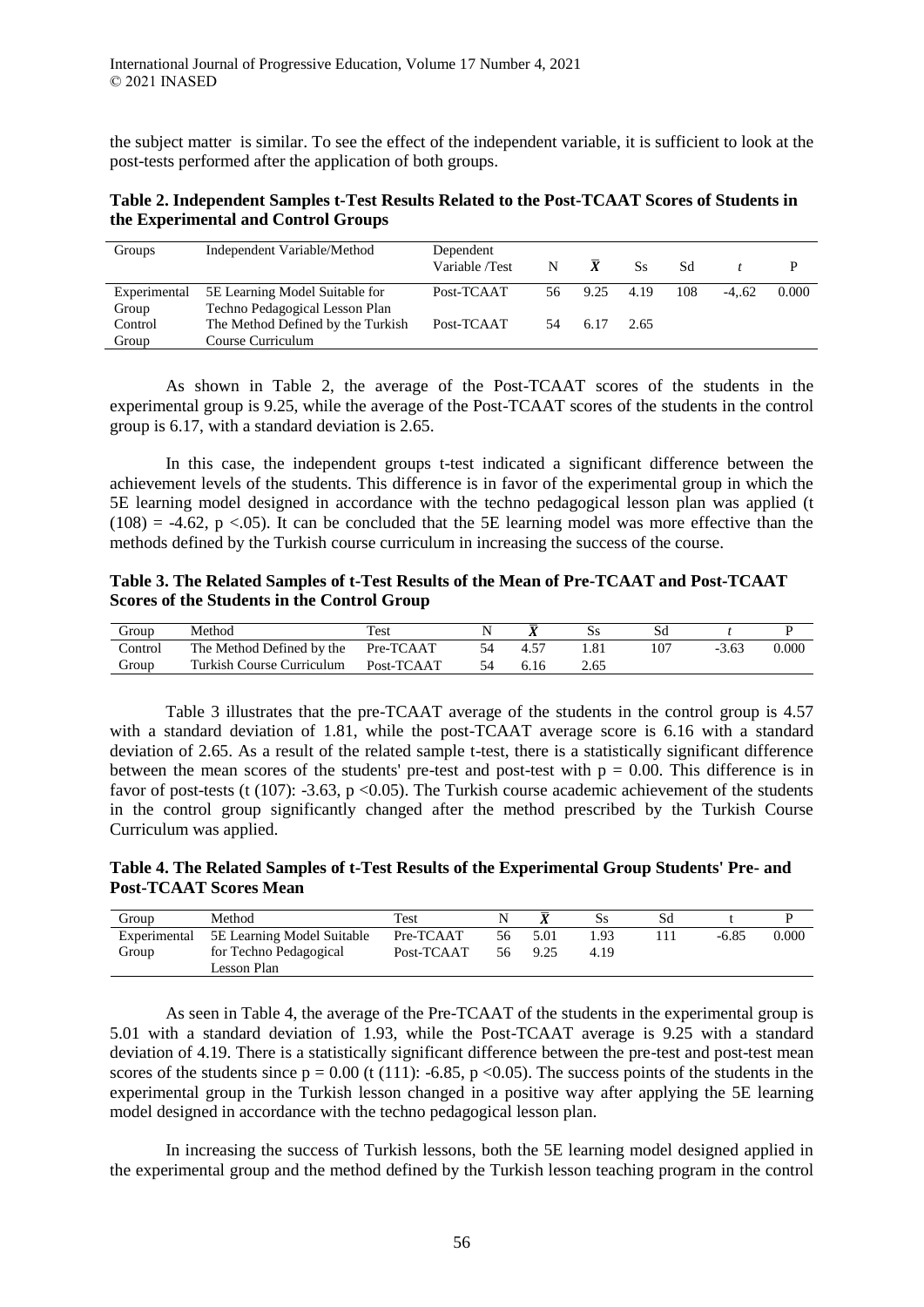group significantly increased the success of Turkish lessons in a positive way. When the experimental and control groups are compared, there was a significant difference in favor of the experimental group in increasing the success of Turkish lessons.

# **Findings Regarding the Turkish Course Attitude Levels of 8th Grade Students According to the Method Variable Used**

In order to determine the attitude levels of the students in the experimental and control groups towards the Turkish course, the ASTTL was administered to both groups before starting the application. Before analysis, the data were tested to ensure they were suitable for parametric tests. The results of the independent groups t-test conducted for the analysis of the scores the students achieved on the pre-ASTTL are given in Table 5.

# **Table 5. Independent Groups t-Test Results Related to Pre-ASTTL Scores of Students in Experimental and Control Groups**

| Groups                | Independent<br>Variable/Method                                      | Dependent<br>Variable/Test | N  | $\bar{x}$ | Ss    | Sd  |          | D     |
|-----------------------|---------------------------------------------------------------------|----------------------------|----|-----------|-------|-----|----------|-------|
| Experimental<br>Group | 5E Learning Model<br>Suitable for Techno<br>Pedagogical Lesson Plan | Pre-ASTTL                  | 56 | 102.17    | 16.37 | 108 | $-0.958$ | 0.340 |
| Control<br>Group      | The Method Defined by the<br>Turkish Language<br>Curriculum         | Pre-ASTTL                  | 54 | 98.68     | 21.62 |     |          |       |

Table 5 demonstrates that the average of the pre-ASTTL scores of the students in the experimental group is 102.17 with a standard deviation of 16.37, while the standard deviation of the pre-ASTTL scores of the students in the control group is 21.62. No significant difference was found between the attitude levels of the students. (t  $(108) = -.958$ , p> .05), thus it can be concluded that the attitude levels of both groups towards Turkish lessons are similar. To see the effect of the independent variable, it is sufficient to look at the post-tests performed after the application of both groups.

# **Table 6. Independent Samples t-Test Results Related to Post-ASTTL Scores of Students in Experimental and Control Groups**

| Groups      | Independent<br>Variable/Method | Dependent<br>Variable/Test | N  | $\bar{X}$ |       | Sd  |          | D     |
|-------------|--------------------------------|----------------------------|----|-----------|-------|-----|----------|-------|
| Experimenta | 5E Learning Model              | Post-ASTTL                 | 56 | 103.64    | 13.92 | 108 | $-0.420$ | 0.676 |
| 1 Group     | Suitable for Techno            |                            |    |           |       |     |          |       |
|             | Pedagogical Lesson Plan        |                            |    |           |       |     |          |       |
| Control     | The Method Defined by          | Post-ASTTL                 | 54 | 102.38    | 17.23 |     |          |       |
| Group       | the Turkish Language           |                            |    |           |       |     |          |       |
|             | Curriculum                     |                            |    |           |       |     |          |       |

As Table 6 indicates, the average of the post-ASTTL scores of the students in the experimental group is 103.64 with a standard deviation of 13.92, while the average of the post-ASTTL scores of the students in the control group is 102.38 with a standard deviation of 17.23. No significant difference was found between the attitude levels of the students as a result of the independent groups ttest conducted to determine whether the difference between the mean scores of the students in the experimental and control groups was significant (t (108) = -.420, p > .05). Attitude post-test scores of the students in the experimental and control groups towards Turkish lesson were similar.

# **DISCUSSION AND CONCLUSION**

As a result of the research, it was revealed that the 5E learning model designed in accordance with the techno pedagogical lesson plan applied in the experimental group on the subject of "Elements"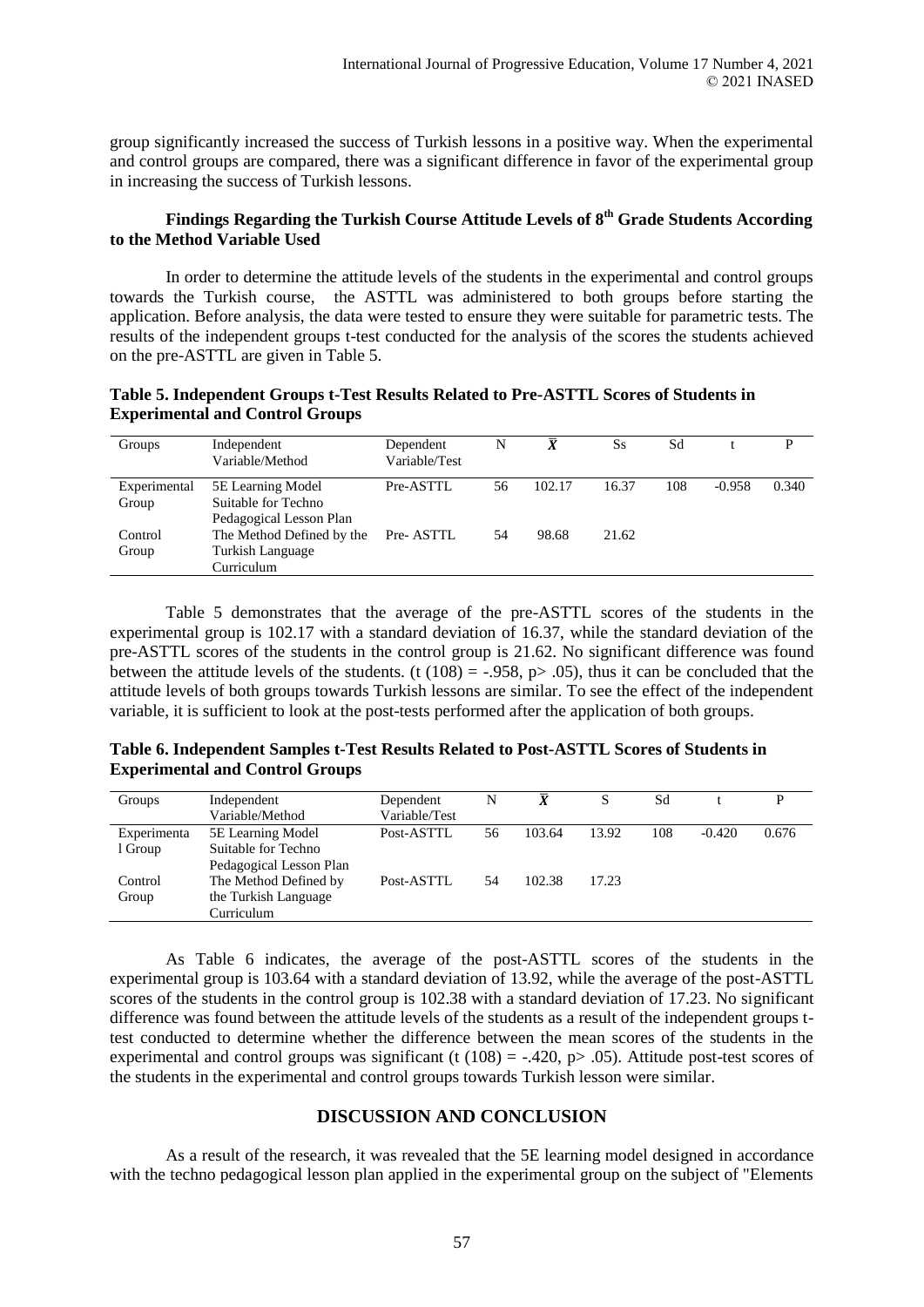of the Sentence" included in the 8th grade Turkish course curriculum was more effective in increasing academic achievement than the methods defined by the Turkish course curriculum applied in the control group. A statistically significant difference was found in favor of the experimental group between the average achievement scores of the students in the experimental group and the average scores of the students in the control group. This result may be due to the technology used actively within the scope of the techno pedagogical lesson plan, as well as the application of the 5E learning model. In addition, integrating both together may make the application more effective and made a positive contribution to the increase of student success. When the literature is examined, there are studies showing that students taught with the 5E learning model are more successful than students taught with the methods defined by the Turkish Language Teaching Program (Bayram, 2015). In addition, Özcan's (2015) examined the effects of animation-supported 5E learning methods on student achievement, attitudes, and opinions towards the lesson in teaching the subject "Declaration and Wish Modes" in 7th grade Turkish lessons and concluded that animation-enriched 5E learning methods had a higher effect on student achievement compared to the current program. This result may be considered normal in the study since the 5E learning model designed in accordance with the techno pedagogical lesson plan combining technology and 5E learning model was applied in the experimental group in this study.

The Turkish lesson success scores of the students in the experimental group increased significantly after applying the 5E learning model. Research in the area of using technology in classroom teaching has shown that it increases the success of the students in the lessons by saving time (Ovalı, 2011), creates a sense of curiosity in students (Özbal, 2017), makes the lessons fun and efficient (Tayfa, 2018), and increases student participation in the lesson (Durukan, 2011; Gezer, 2020; Özipek, 2019). The active use of technology in this study may have led to the increase of student success. In addition, there are studies in the literature that show that teaching with the 5E learning model increases the success of students (Gül, 2011; Kara, 2018; Keskin, 2019). This is an expected result considering that the 5E learning model applied in accordance with the techno pedagogical lesson plan combines technology and 5E learning models while the lessons are being taught in the experimental group. Unlike the present study, Öner's (2015) study investigated the effect of an animation-supported 5E model application on student academic achievement and motivation, and found no significant difference between the pre-test/post-test scores of the experimental group and the pre-test/post-test scores of the experimental and control groups. In addition, while there was a significant difference between the pre-test/post-test scores of the experimental group in the 5E learning model supported by animation in the research of Akaydın (2016), no significant difference was found between the experimental group and the control group in terms of increasing academic success. This may be because the application was not the same. Although the technology used in the 5E learning model was supported by animation, it did not seem appropriate to consider it a technology integration model in education. Since both studies differ in terms of application, it may be accepted that the results are different.

In the present research, there is a statistically significant difference between the average of the pre-TCAAT scores of the students in the control group and the average of the post-TCAAT scores. This difference is in favor of the final tests. The Turkish course academic achievement of the students in the control group significantly changed after the methods described by the Turkish course curriculum were applied. This result of the research can be seen as an expected situation because with the application, student knowledge about the subject increased. There are studies supporting this result of the research in the literature (Bayram, 2015; Durukan, 2011; Özcan, 2015; Urfalı Dadandı, 2016; Tayfa, 2018). According to the research of Gezer (2020), it was concluded that teaching in the control group with the methods described by the program did not significantly affect the academic success of the students.

In another result of this study, no statistically significant difference was found between the average attitude scores of the students in the experimental group towards the Turkish course and those of the students in the control group. It was observed that the average attitude scores of the students in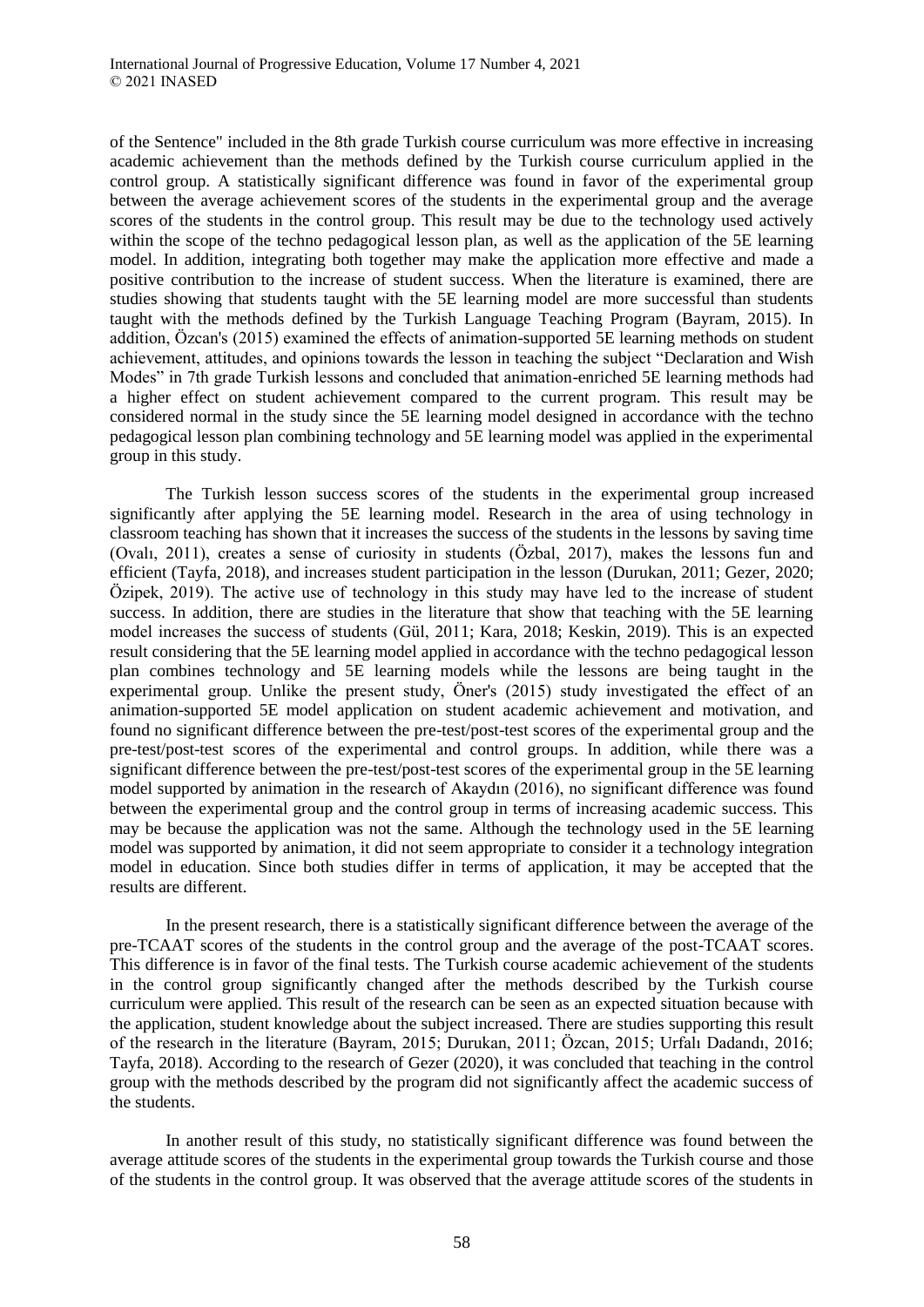the experimental groups and the control group students were similar. According to this result, it can be said that the application made in both groups had a similar effect on the attitude of the students.

A further result of this research was that there is no statistically significant difference between the average of pre-ASTTL scores of the students in the experimental group and the average of post-ASTTL scores. The Turkish lesson attitude scores of the students in the experimental group did not differ significantly after the 5E learning model designed in accordance with the techno pedagogical lesson plan was applied, thus it can be concluded that the 5E learning model did not significantly affect student attitudes. The reason for this may be that it is difficult for students to change their attitude towards Turkish lessons in a short period of 7 weeks (Tayfa, 2018), and the similarity of life in Turkish lessons before the implementation (Özipek, 2019). Urfalı Dadandı (2016) examined the effect of using electronic textbooks in teaching Turkish on success, self-efficacy, beliefs, and attitude, and while the Turkish attitude score of the experimental group increased compared to the pre-test, this increase was not statistically significant. In contrast to this research, Bayram and Özcan's (2015) 5E learning model (Durukan, 2011; Gezer, 2020; Ovalı, 2011; Özbal, 2017) found that the use of technology significantly increased the attitude score towards Turkish course in the experimental group. The reason for the different results of this research may be due to the application, the sample, the lesson, and the practitioner.

In the present study, no statistically significant difference was found between the average pre-ASTTL scores of the students in the control group and the average post-ASTTL scores. The student attitude towards Turkish lessons in the control group did not differ significantly after applying the methods described by the Turkish lesson curriculum. This may be due to the fact that the students were taught with a similar instructional method before the research began meaning that no application was made to change their attitudes. The attitude levels of the students were found to be high. There are studies supporting this result of the research in the literature (Özipek, 2019; Tayfa, 2018; Urfalı Dadandı, 2016).

Finally, this research revealed that the 5E learning model designed in accordance with a techno pedagogical lesson plan on the subject of "Elements of the Sentence" included in the 8th grade Turkish course curriculum is more effective in increasing academic achievement than the methods described by the Turkish course curriculum. However, it was observed that it was not significantly effective in changing student attitudes towards the Turkish course in a positive way. The following suggestions can be made as a result of this research:

- The 5E learning model designed in accordance with a techno pedagogical lesson plan can be applied in the teaching of other subjects in the Turkish lesson curriculum as well as in subjects from different lessons.
- The effect of the approach used in this study on academic achievement in other courses can be measured.
- This research is limited to a secondary school in the Onikişubat district of the province of Kahramanmaraş. More comprehensive research can be done in terms of sampling.
- By designing a teaching process based on the techno pedagogical lesson plan to be prepared on the basis of different learning models, the results obtained from studies to be conducted can be compared with the results of this research.
- Descriptive analysis may be done about the learning method and learning-teaching processes by taking student opinions.
- In the research, it was concluded that the 5E learning model, which was designed in accordance with a techno pedagogical lesson plan, did not change the attitude of the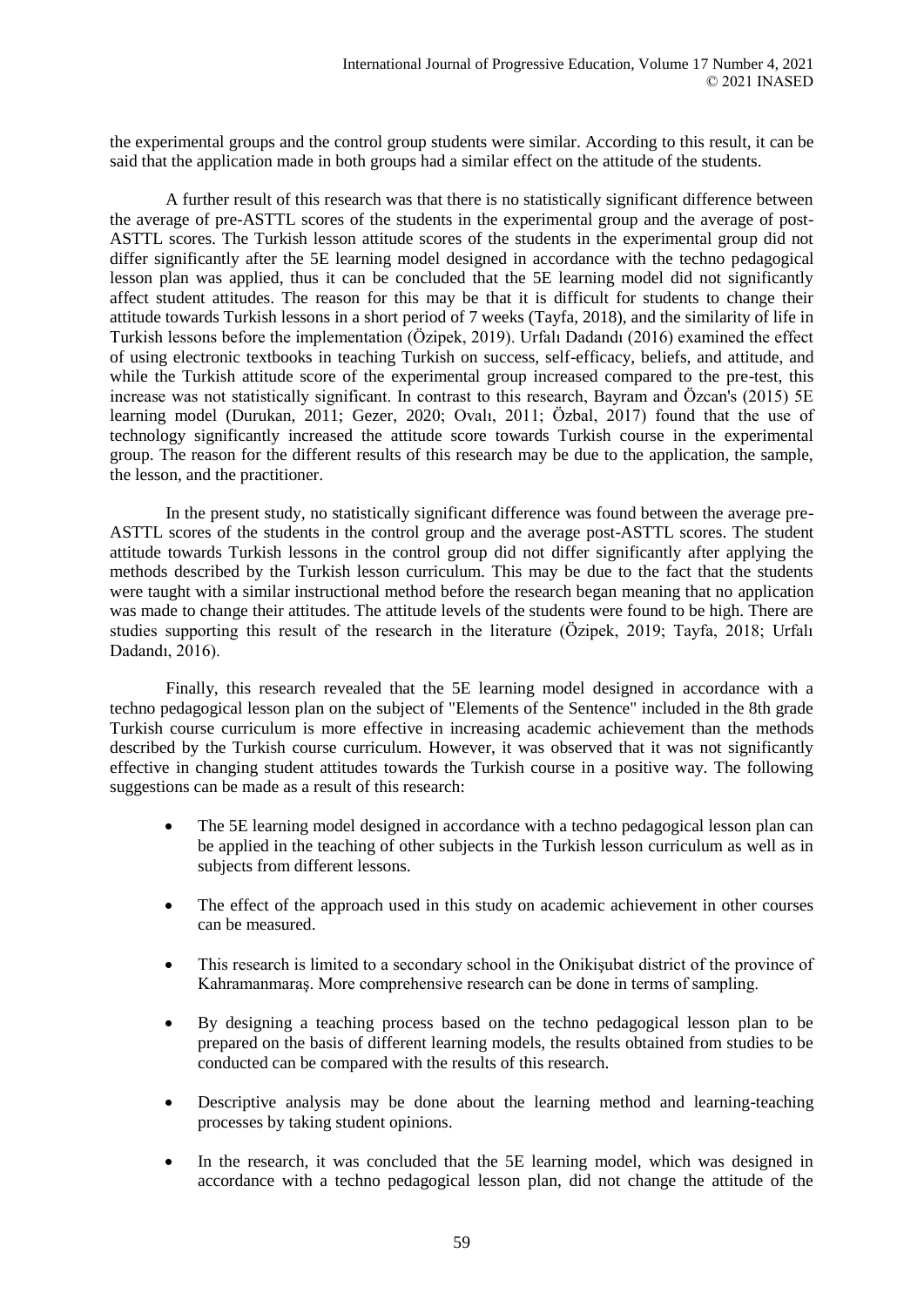students about the "Elements of the Sentence" in the 8th grade Turkish course curriculum. The causes of this result may be studied.

#### **REFERENCES**

- Akaydın, B. B. (2016). *The effect of animation-supported 5E learning model on 4th grade social studies achievement.* Unpublished Master's Thesis, Kocaeli University Institute of Social Sciences, Kocaeli/Turkey.
- Argon, T., İsmetoğlu, M. & Çelik Yılmaz, D. (2015). The opinions of branch teachers about Their tecnopedagogıcal education competencies and individual innovativeness levels. *Journal of Research in Education and Teaching*, *4*(2), 319-333.
- Aslan, E. & Kuşçu, E. (May, 2018). Reflections of New Technologies on the Teaching of Language Skills. *4th Language, Culture & Literature Symposium*. Antalya.
- Bademci, V. (2011). A study on the kuder-richardson 20, cronbach's alpha, hoyt's analysis of variance, generalizability theory and score reliability. *Dicle University Journal of Ziya Gökalp Education Faculty*, (17), 173-193.
- Bayram, B. (2015). *The effect of 5E model to achievement, academic motivation and retention in the grammar teaching at primary school 6th grade.* Unpublished PhD Thesis. Atatürk University Institute of Educational Sciences Turkish Education Department Erzurum/Turkey.
- Benzer, A. (2019). *Turkish education with instructional technologies in the digital age*. İstanbul
- Büyüköztürk, Ş. (2018). *Manual of data analysis for social sciences*. Ankara: Pegem Academy
- Büyüköztürk, Ş., Kılıç Çakmak, E., Akgün, Ö.E., Karadeniz, Ş. & Demirel, F. (2018). *Scientific research methods.* Ankara: Pegem Academy.
- Durukan, E. (2011). *The effect of computer assisted grammar teaching at primary school 6th grade on success and attitude.* Unpublished PhD Thesis, Atatürk University Institute of Educational Sciences, Erzurum/Turkey
- Erçapan, C. (2018). An assessment the effect of reading and reading comprehension skills on the teaching process. *Turkish Studies Educational Sciences*, *13*(19), 615-630.
- ERG (2020). What does PISA say? Retrieved from the Internet on March 20, 2020 from https://www.egitimreformugirisimi.org/pisa-2018
- Ersoy, M., Kabakçı Yurdakul, I. & Ceylan, B. (2016). Investigating preservice teachers' TPACK competencies through the lenses of ıct skills: An experimental study. *Education and Science*, *41*(186), 119-135.
- Gezer, B. (2020). *The effect of digital materials on listening comprehension levels of second grade primary students*. Unpublished Master Thesis, Eskişehir Osmangazi University Institute of Educational Sciences, Eskişehir/Turkey
- Gül, Ş. (2011). *The effect of course software based on 5E model on students? achievements, attitudes and remedy of misconceptions*. Unpublished PhD Thesis, Atatürk University Institute of Educational Sciences, Erzurum/Turkey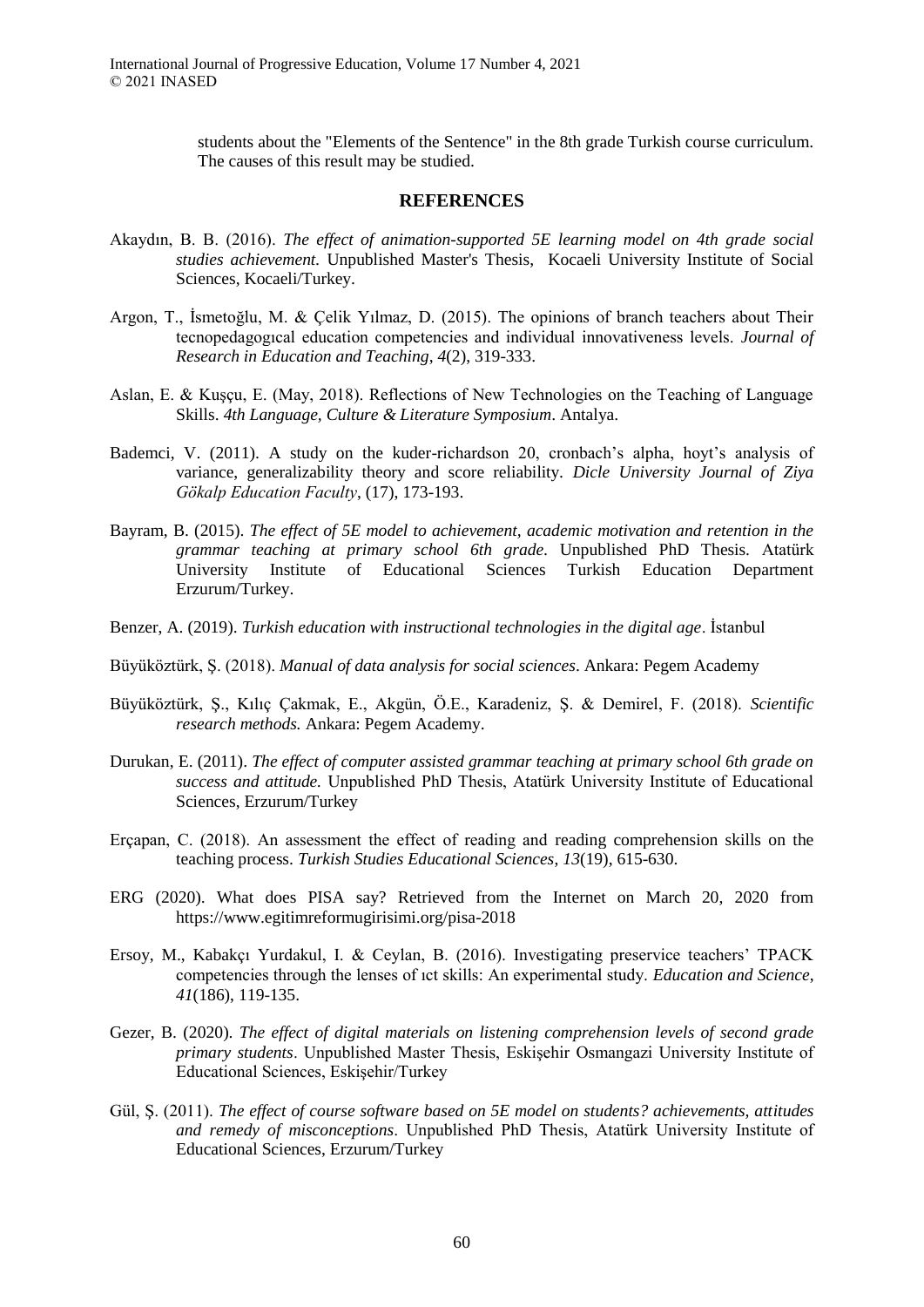- Güneş, F. (2013). Grammar teaching through the constructivist approach. *Journal of Theory and Practice in Education, 9*(3), 171-187.
- Gürbüz, M. & Engin A, O. (2019). *The effect of dialogue teaching activities on english speaking skills.* İstanbul.
- Güven, B. & Karataş, İ. (2005). Design of constructivist learning environment with dynamic geometry software cabri: A model. *Elementary-Online*, *4*(1), 62-72.
- Kabakçı Yurdakul, I. & Odabaşı F, H. (2013). Techno pedagogical education model. I. Kabakçı Yurdakul (Ed.), In *instructional technologies and material design based on technopedagogical education*, Ankara: Anı Yayıncılık.
- Kara, H. (2018). *The effect of 5E model-based interactive notebook on students' achievement about mixture, motivation and attitude*. Unpublished PhD Thesis, Hacettepe University Institute of Educational Sciences, Ankara/Turkey
- Karasar, N. (2012). *Scientific research methods*. Ankara: Nobel Publishing.
- Keskin, M. (2019). *Evaluation of integration of technology supported activities according to 5E model into mathematics education*. Unpublished PhD Thesis Bursa Uludağ University Institute of Educational Sciences,Bursa/Turkey.
- Kırkkılıç, H. A. & Şahin, A. (2007). T*he use of educational technology in developing basic language skills.* International Asian and North African Studies Congress, Ankara.
- Mercan, M., Filiz, A., Göçer, İ. & Özson, N. (2009). *Computer-assisted learning and computer-based teaching practices in Turkey and in the world*. Şanlıurfa: Akademik Bilişim Publications.
- Mishra, P., & Koehler, M. J. (2006). Technological pedagogical content knowledge: A framework for teacher knowledge*. Teachers College Record, 108*(6), 1017-1054.
- MoNE (Ministry of Education). (2006). *Primary Turkish lesson (6th, 7th, 8th grades) curriculum*, Ankara.
- MoNE (Ministry of Education). (2018). *Fatih project area-based teaching process design course. It was taken from http://Oygm.Meb.Gov.Tr/Dosyalar /Stprg/İndex. Php?Dir on* January 10, 2018.
- MoNE (Ministry of Education). (2019a). *Turkish lesson curriculum (primary and secondary school 1st, 2nd, 3rd, 4th, 5th, 6th, 7th and 8th grades)*, Ankara.
- MoNE (Ministry of Education). (2019b). *PISA Turkey preliminary report. it was taken from http://www.meb.gov.tr/meb\_iys\_dosyalar/2019\_12/03105347\_pısa\_2018\_turkiye\_on\_raporu .pdf address.* March 02, 2020
- MoNE (Ministry of Education). (2019c). *A series of training analysis and evaluation reports. It was taken from https://www.meb.gov.tr/meb\_iys\_dosyalar/2019\_06/24094730\_2019 \_ortaogretim\_kurumlarina\_iliskin\_merkezi\_sinav.pdf.*on February 01 2020.
- MoNE (Ministry of Education). (2019d). *2023 vision. It was taken from http://2023vizyonu.meb.gov.tr/* on December 09, 2019*.*